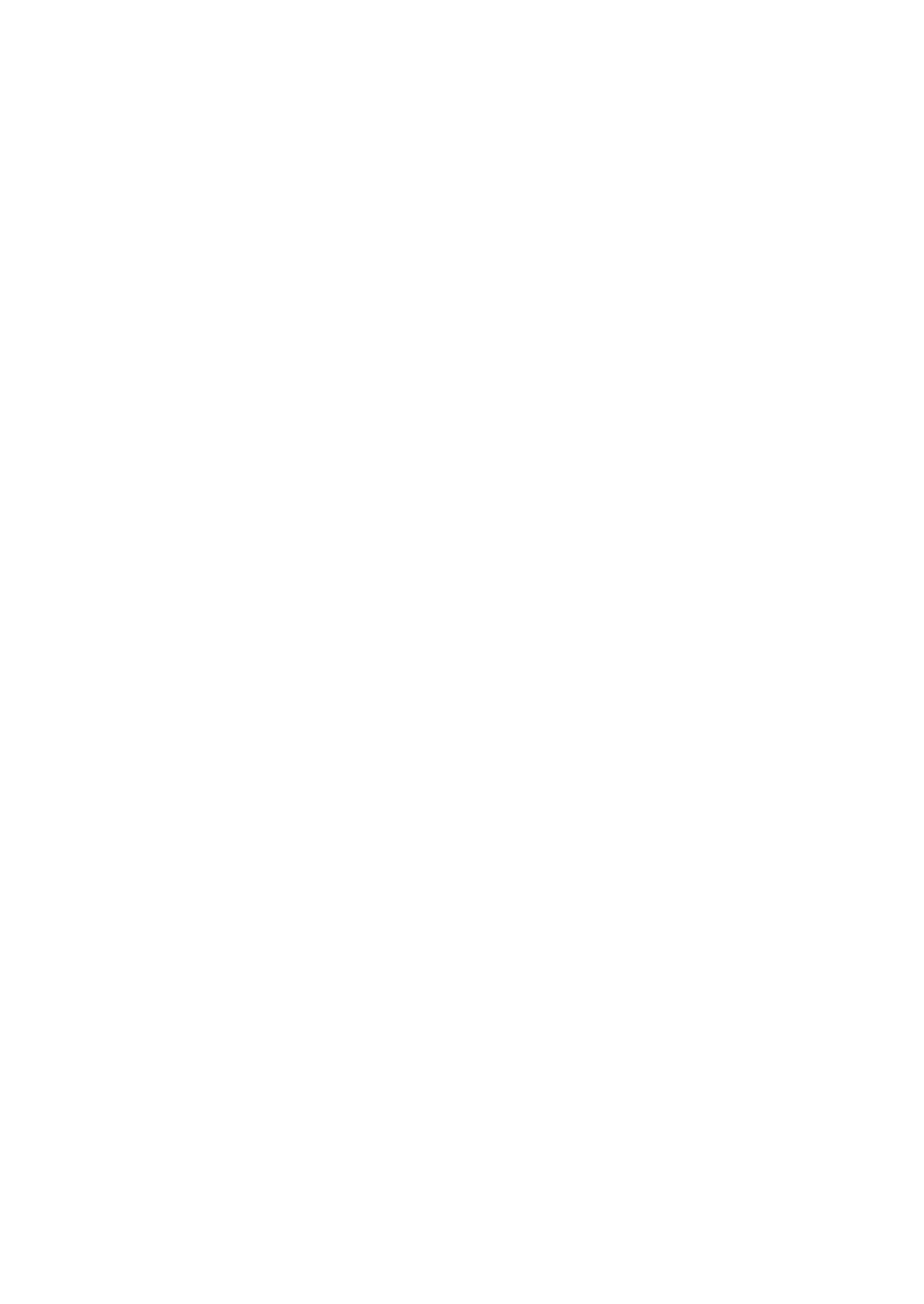# **CHAPTER 19.05**

# **CARICOM (DOUBLE TAXATION AGREEMENT) ACT**

#### **(Act 28 of 2001)**

**AN ACT** to give effect to and to provide for the implementation of the CARICOM Double Taxation Agreement in the Caribbean Community and for related matters.

Commencement [22 May 1995]

## **1. SHORT TITLE**

This Act may be cited as the CARICOM (Double Taxation Agreement) Act.

#### **2. INTERPRETATION**

In this Act, unless the context otherwise requires—

"**Act**" means the Income Tax Act;

- "**Agreement**" means the Agreement Among The Governments Of The Member States Of The Caribbean Community For The Avoidance Of Double Taxation And The Prevention Of Fiscal Evasion With Respect To Taxes On Income, Profits or Gains and Capital Gains And For The Encouragement Of Regional Trade And Investment signed in Barbados on 6 July 1994, the text of which is set out in the Schedule to this Act;
- "**Minister**" means the Minister responsible for finance;
- "**tax**" has the same meaning assigned to it under the Income Tax Act;

#### **3. FORCE OF LAW**

The Agreement set out in the Schedule to this Act has the force of law in Saint Lucia.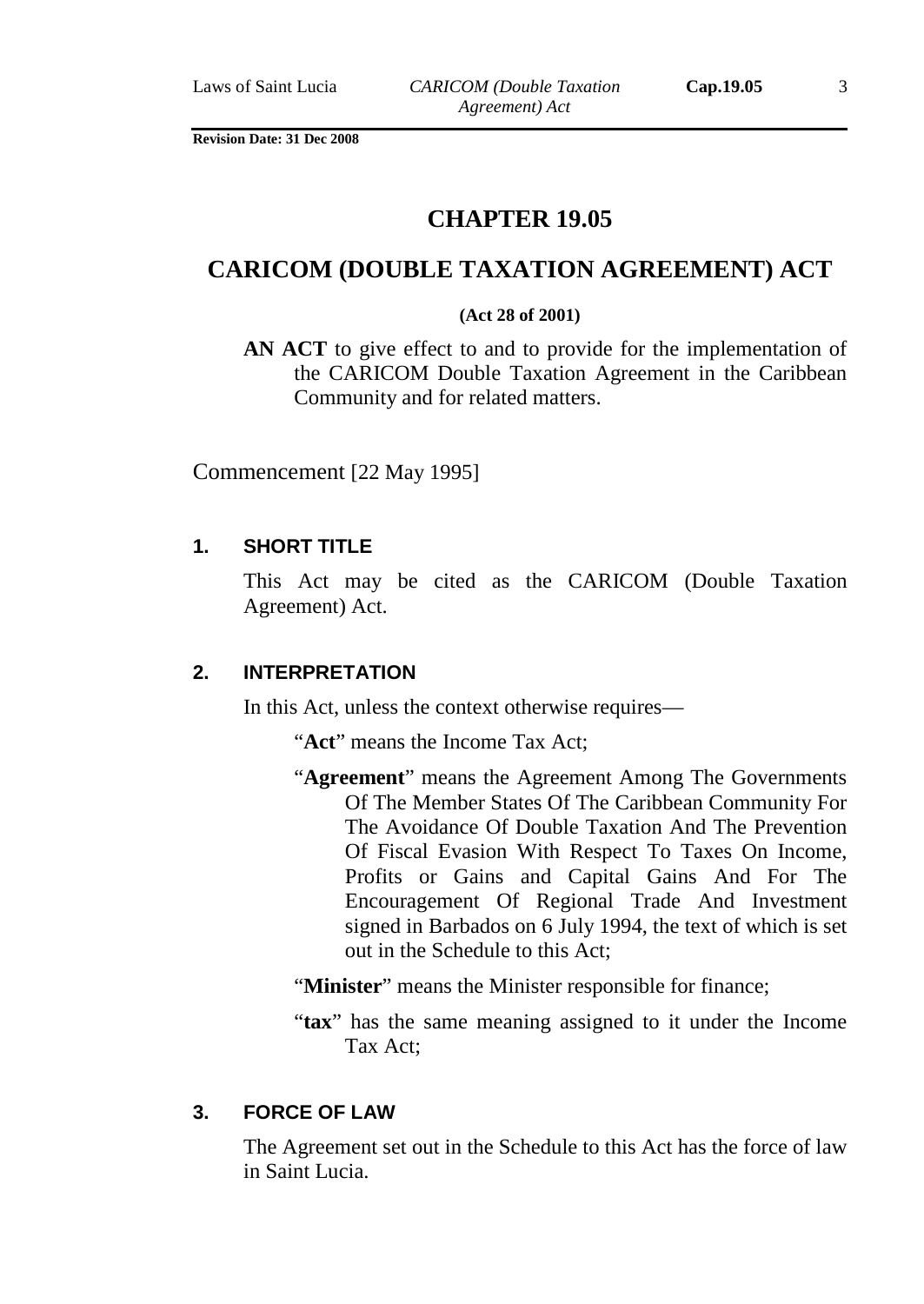### **4. AMENDMENT TO AGREEMENT**

- (1) Where an amendment to the Agreement becomes effective in terms of Article 27, the Minister shall by order, amend the Schedule to this Act to give effect to the amendment.
- (2) An order made under subsection (1) may contain such ancillary, transitional or supplemental provisions as appear to the Minister necessary or expedient for the purpose of giving effect to the amendment.

# **5. MODIFICATION OF ACT**

The provisions of the Act and any regulations made thereunder relating to tax are to the extent to which they are affected by the Agreement deemed to be modified and adapted to give effect to the Agreement.

## **6. REGULATIONS**

The Minister may make regulations for giving effect to the provisions of this Act.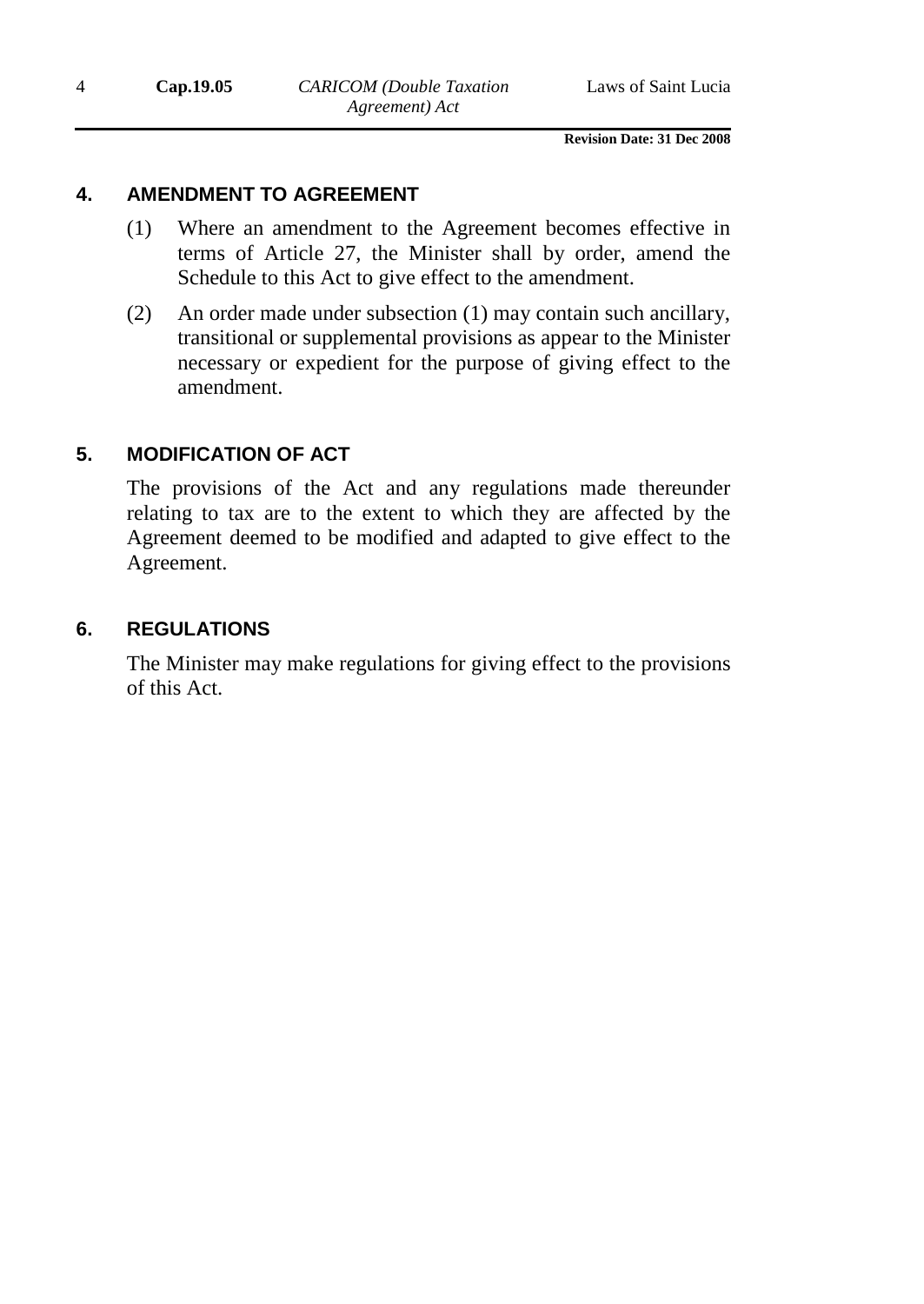# **SCHEDULE**

(Section 3)

# AGREEMENT AMONG THE GOVERNMENTS OF THE MEMBER STATES OF THE CARIBBEAN COMMUNITY FOR THE AVOIDANCE OF DOUBLE TAXATION AND THE PREVENTION OF FISCAL EVASION WITH RESPECT TO TAXES ON INCOME, PROFITS OR GAINS AND CAPITAL GAINS AND FOR THE ENCOURAGEMENT OF REGIONAL TRADE AND INVESTMENT

The Governments of the Member States of the Caribbean Community desiring to conclude an Agreement for the avoidance of double taxation and the prevention of fiscal evasion with respect to taxes on income, profits or gains and capital gains and for the encouragement of Regional Trade and Investment: Have agreed as follows:

#### SCOPE, TAXES AND DEFINITIONS

#### **Article 1 Scope of Agreement**

This agreement shall apply to any person who is a resident of Member State in respect of which it has entered into force in accordance with Article 28.

#### **Article 2 Taxes covered**

1. This Agreement shall apply to taxes on income, profits or gains and capital gains arising in a Member State in respect of which the Agreement has entered into force in accordance with Article 28 and which are listed in Schedule 1.

However, a Member State which introduces taxes on income, profits or gains and capital gains after the entry into force of this Agreement shall, by notification to the Secretariat, list in Schedule 1 those taxes which will be subject to this Agreement.

- 2. This Agreement shall also apply to any identical or substantially similar taxes which are imposed by a Member State after the date of signature of this Agreement in addition to, or in place of, those referred to in paragraph 1 of this Article.
- 3. The competent authorities of Member States shall notify all others of any substantial change in their laws relating to the taxes which are the subject of this Agreement, within three (3) months after such change.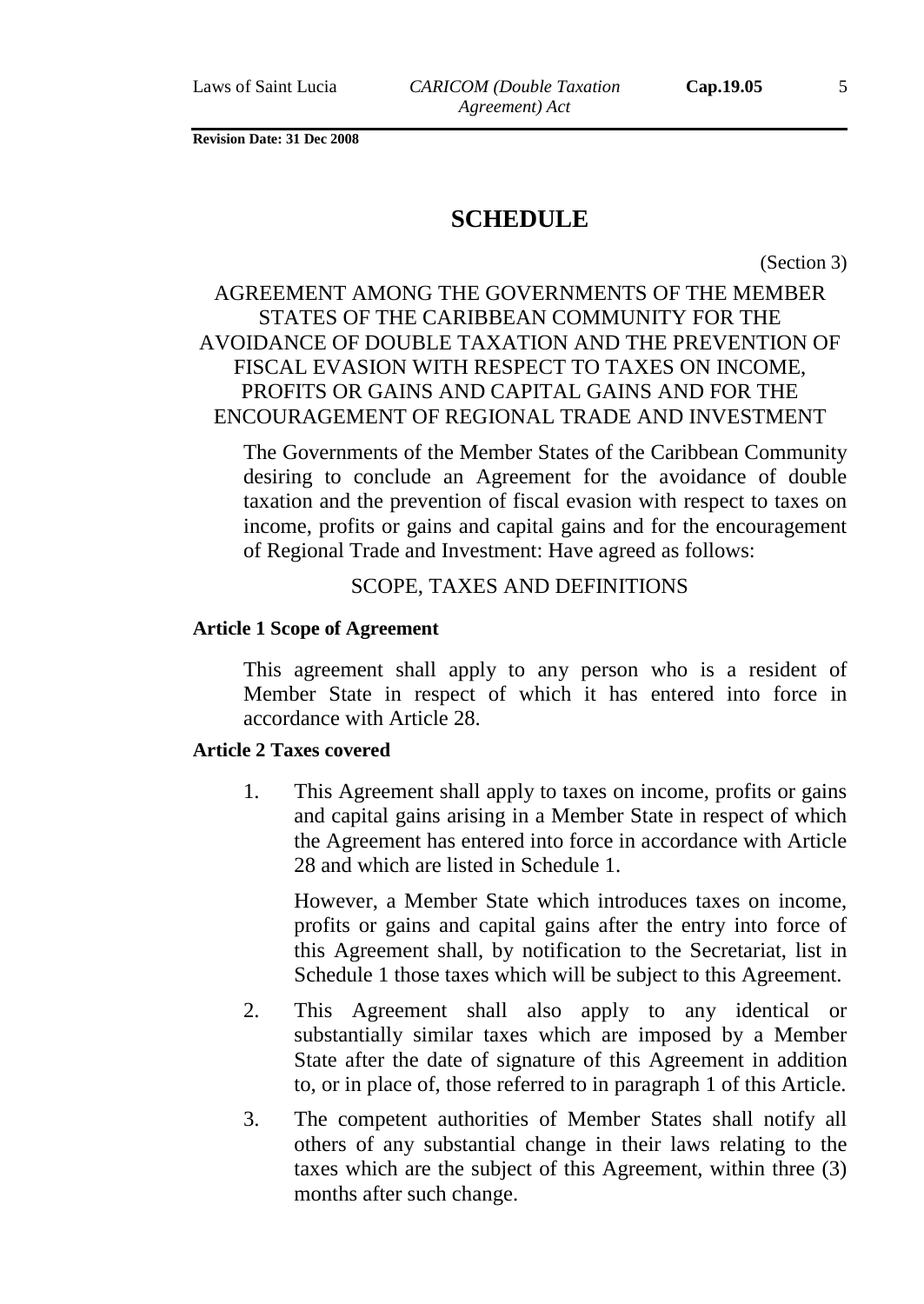#### **Article 3 General Definitions**

- 1. In this Agreement unless the context otherwise requires—
	- (a) the word "company" means a body corporate or any entity which is treated as a body corporate for tax purposes;
	- (b) the term "competent authority" means the Minister responsible for Finance or his duly authorised representative;
	- (c) the term "enterprise of a Member State" means an enterprise that is carried on by a resident of a Member State;
	- (d) the term "international traffic" means any transportation by a ship or aircraft operated by an enterprise of a Member State, except when the ship or aircraft is operated solely between places in one country and includes traffic between places in one country in the course of a journey which extends over more than one country;
	- (e) the term "Member State means one of the States listed in Schedule II and shall include the territorial waters of any such member State and any area outside such territorial waters over which the State has sovereign rights or jurisdiction in accordance with international law.
	- (f) the word "national" means—
		- (i) a citizen of a Member State; or
		- (ii) a person who has a connection with that State of a kind which entitles that person to be regarded as belonging to or, if it be so expressed, as being a native, resident or belonger of the State for the purposes of such laws thereof relating to immigration as are for the time being in force; or
		- (iii) a company or other legal person deriving its status as such from the laws in force in a Member State or constituted in the Member State in conformity with the law thereof that such State regards as belonging to it;
	- (g) the word "person" includes an individual, a company and any other body of persons;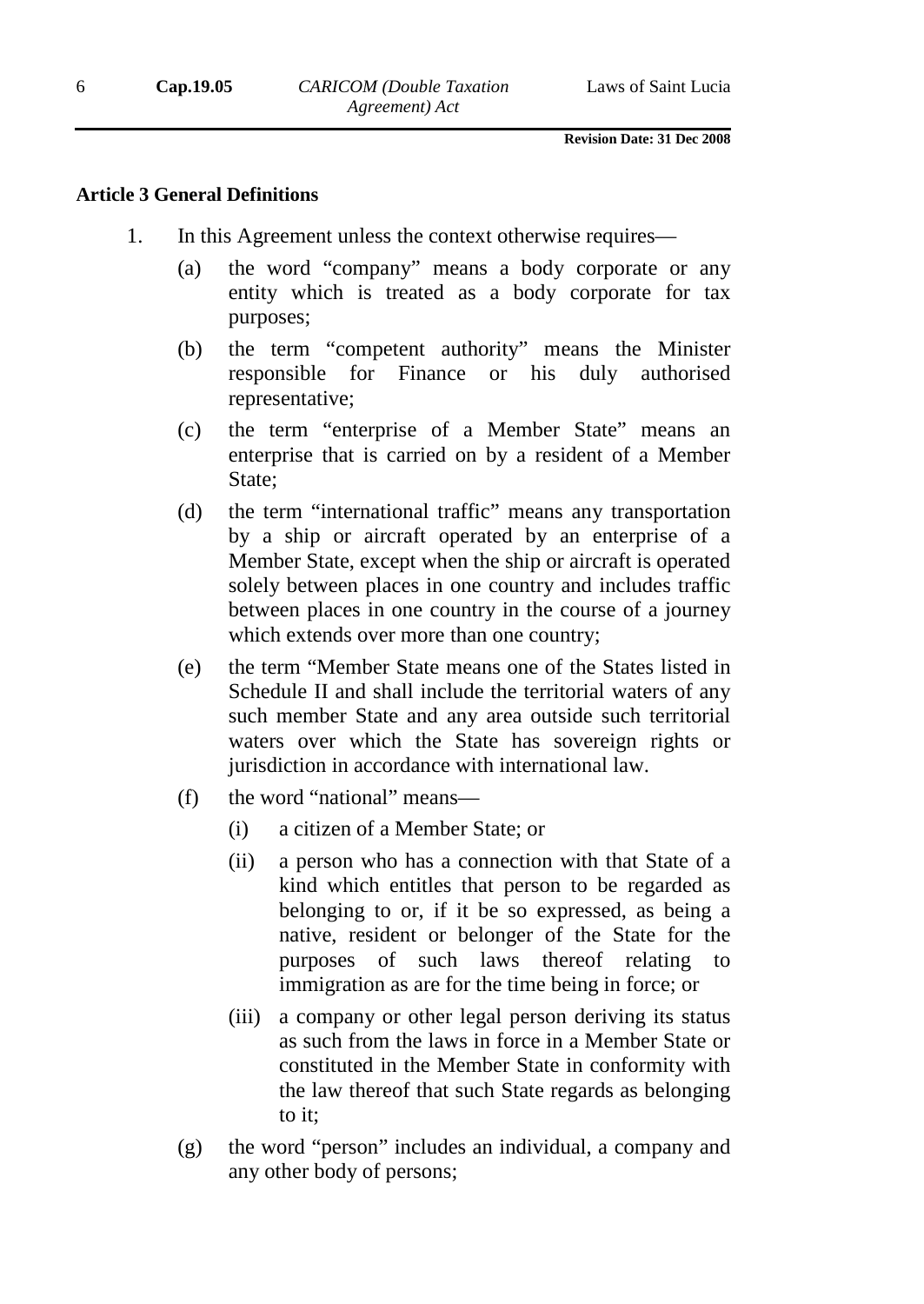2. In the application of this Agreement by a Member State any word or term not defined in this Agreement shall, unless the context otherwise requires, have the meaning which it has under the laws of that Member State relating to the taxes which are the subject of this Agreement.

#### **Article 4 Residence**

- 1. For the purposes of this Agreement, the term "resident of a Member State" means any person who under the law of that State is liable to tax therein by reason of that person's domicile, residence, place of management or any other criterion of a similar nature.
- 2. Where by reason of the provisions of paragraph 1 of this Article an individual is a resident of more than one Member State, than the status of that individual shall be determined as follows:
	- (a) he shall be deemed to be a resident of the Member State in which he has a permanent home available to him; if he has a permanent home available to him in more than one Member State, he shall be deemed to be a resident of the Member State with which his personal and economic relations are closest (thereinafter referred to as his "centre of vital interests");
	- (b) if the Member State in which he has his centre of vital interests cannot be determined, or if he has no permanent home available to him in an Member State, he shall be deemed to be a resident of the Member State in which he has an habitual abode;
	- (c) if he has an habitual abode in more than one Member State or in none of them, he shall be deemed to be a resident of the Member State of which he is a national;
	- (d) if he is a national of more than one Member State or of none of them, the competent authorities of the Member States concerned shall determine the question by agreement.
- 3. Where by reason of the provisions of paragraph 1 of this Article a person other than an individual would be a resident of more than one Member State, then such person shall, for the purposes of this Agreement, be deemed to be a resident of the Member State in which its place of effective management is situated.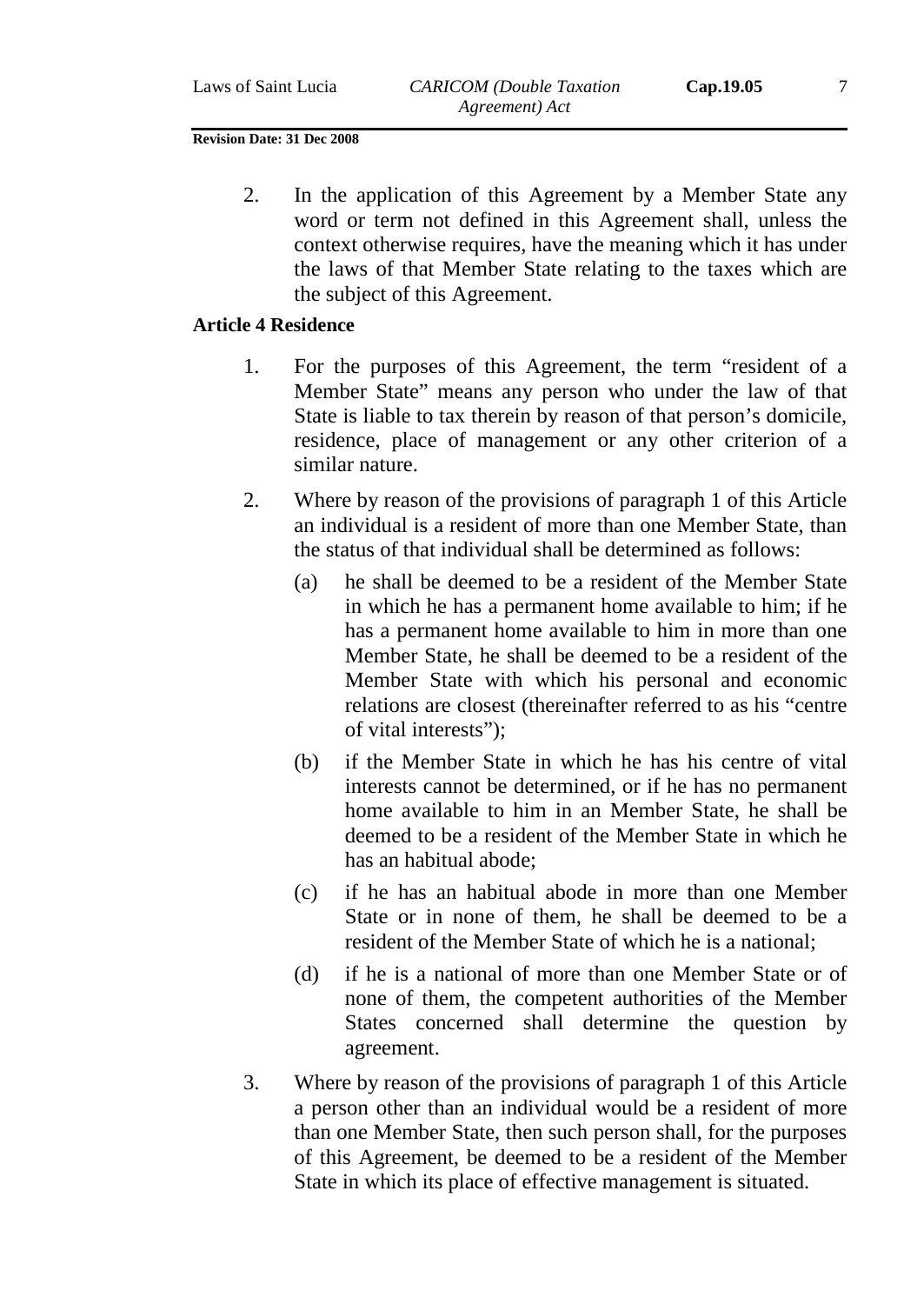#### TAXES ON INCOME

#### **Article 5 Tax Jurisdiction**

Irrespective of the nationality or State of residence of a person, income of whatever nature accruing to or derived by such person shall be taxable only by the Member State in which the income arises, except for the cases specified in this Agreement.

#### **Article 6 Income from Immovable Property**

- 1. Income from immovable property shall be taxable only in the Member State in which such property is situated.
- 2. The term "immovable property" shall be construed in accordance with the law of the Member State in which the property in question is situated. The term shall in any case include property accessory to immovable property, livestock and equipment used in agriculture or forestry, rights to which the provisions of general law respecting landed property apply, usufruct of immovable property and rights to variable or fixed payments as consideration for the working of, or the rights to work, mineral deposits, sources and other natural resources; but ships, boats and aircraft shall not be regarded as immovable property.
- 3. The provisions of paragraph 1 of this Article, shall apply to income derived from the direct use, letting, or use in any other form of immovable property.
- 4. The provisions of paragraphs 1 and 3 of this Article shall also apply to the income from immovable property of an enterprise and to income from immovable property used for the performance of professional services.

### **Article 7 Capital Gains**

- 1. Except as otherwise provided in this Article, gains derived from the alienation of real property situated in a Member State shall be taxed only in that State.
- 2. For the purposes of this Article real property includes—
	- (i) immovable property referred to in Article 6;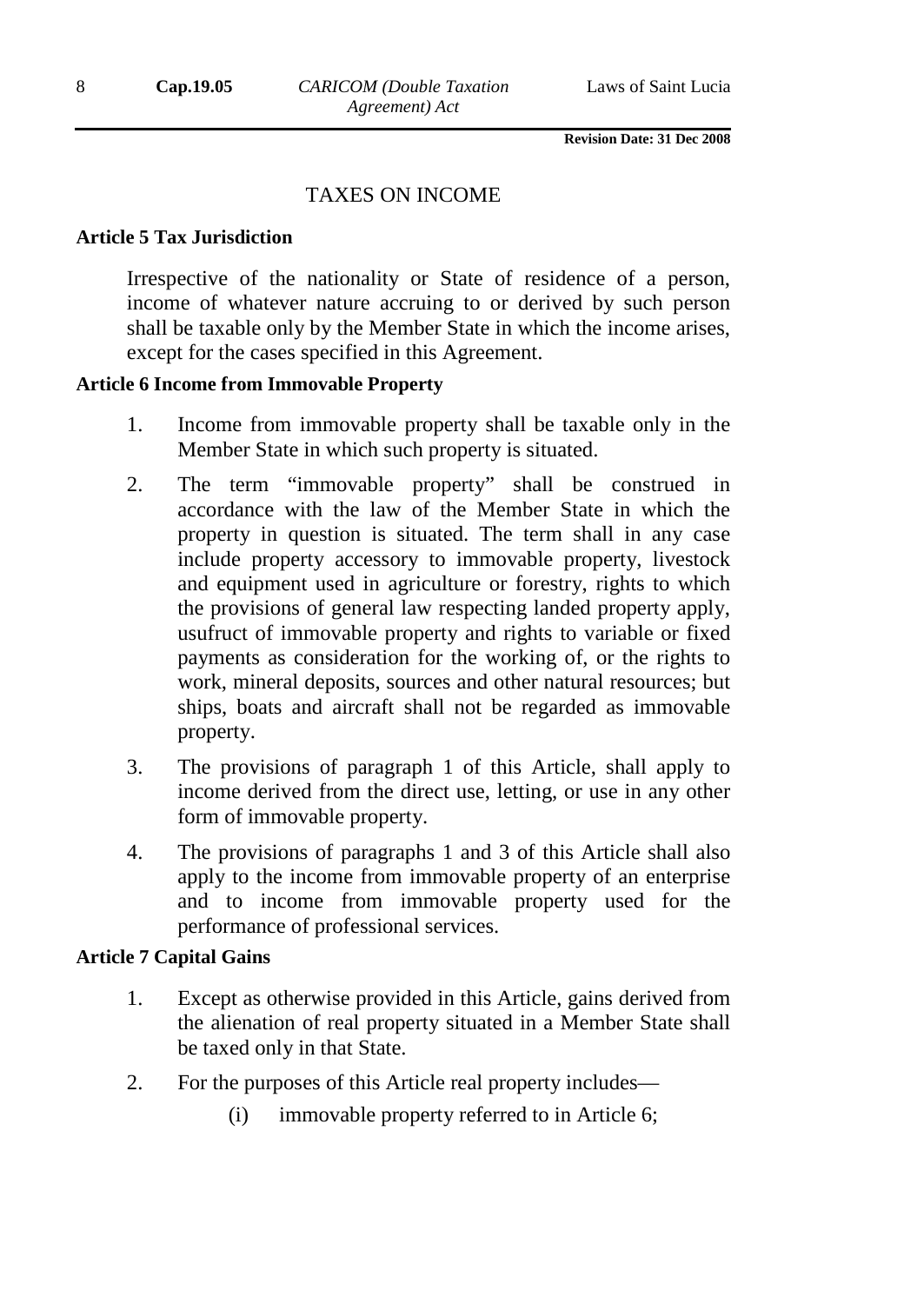- (ii) shares or similar rights in a company, the assets of which consist wholly or principally of immovable property; and
- (iii) an interest in a partnership trust or estate, the assets of which consist wholly or principally of immovable property.
- 3. Gains derived by an enterprise of a Member State from the alienation of ships, aircraft, or containers operated in international traffic shall be taxable only in that Member State.
- 4. Gains from the alienation of property other than property referred to in paragraphs 1 and 3 shall be taxable only in the Member State in which the gains arise.

#### **Article 8 Business Profits**

- 1. Profits resulting from business activities shall be taxable only by the Member State wherein such business activities are undertaken.
- 2. A business enterprise shall be regarded as undertaking activities in the territory of a Member State when it has in such Member State any of, but not limited to, the following:
	- (a) an office, or place of business management;
	- (b) a factory, plant, industrial workshop or assembly shop;
	- (c) a construction project in progress;
	- (d) a place or facility wherein natural resources are extracted or exploited, such as a mine, well, quarry, plantation or fishing boat;
	- (e) an agency, or premises, for the purchase or sale of goods;
	- (f) a depository, storage facility, warehouse or any similar establishment used for receiving, storing or delivering goods;
	- (g) any other premises, office or facilities, the purposes of which are preparatory or auxiliary to the business activities of the enterprise;
	- (h) an agent or representative.
- 3. In determining the profits from a business activity there shall be allowed as deductions expenses which are incurred for the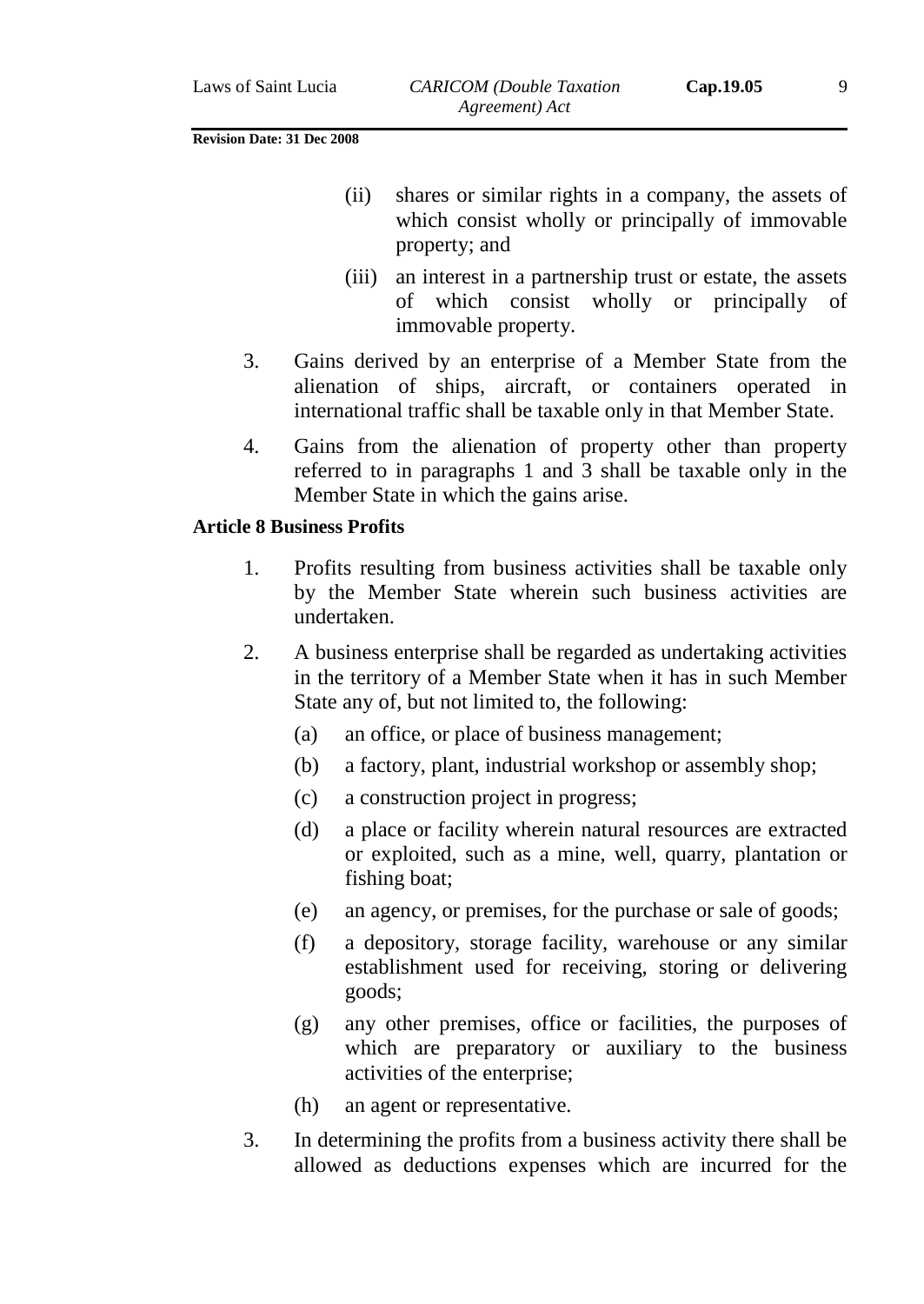purposes of that activity in accordance with the laws of the Member State in which such activity is undertaken.

- 4. Where an enterprise carries on business activities in more than one Member State, each State may tax profits from sources within its territory. If the activities are undertaken through representatives, or through the use of facilities such as those indicated in paragraph 1 of this Article, the profits earned shall be attributed to such representatives or facilities provided that such representatives or facilities are totally independent from the business enterprise.
- 5. Where the business profits include items of income which are dealt with separately in other Articles of this Agreement, the provisions of those Articles shall, except as otherwise provided therein, supersede the provisions of this Article.

#### **Article 9 Shipping and Air Transport**

- 1. Profits derived by an enterprise of a Member State from the operation of ships or aircraft in international traffic shall be taxable only in that Member State.
- 2. Profits derived from the operation of ships or aircraft used principally to transport passengers or goods exclusively between places in a member State shall be taxed only in that State.
- 3. The provisions of paragraph 1 of this Article shall also apply to profits derived by an enterprise of a Member State from the participation in a pool, a joint business or in an international operating agency;
- 4. For the purposes of this Article, profits from the operation of ships or aircraft in international traffic include profits derived from the rental of ships or aircraft if operated in international traffic by the lessee.
- 5. Profits of an enterprise of a Member State from the use, maintenance or rental of containers (including trailers, barges and related equipment for the transport of containers) shall be taxable only in that State to the extent that such containers are used for the transport of goods or merchandise in international traffic.

#### **Article 10 Associated Enterprises**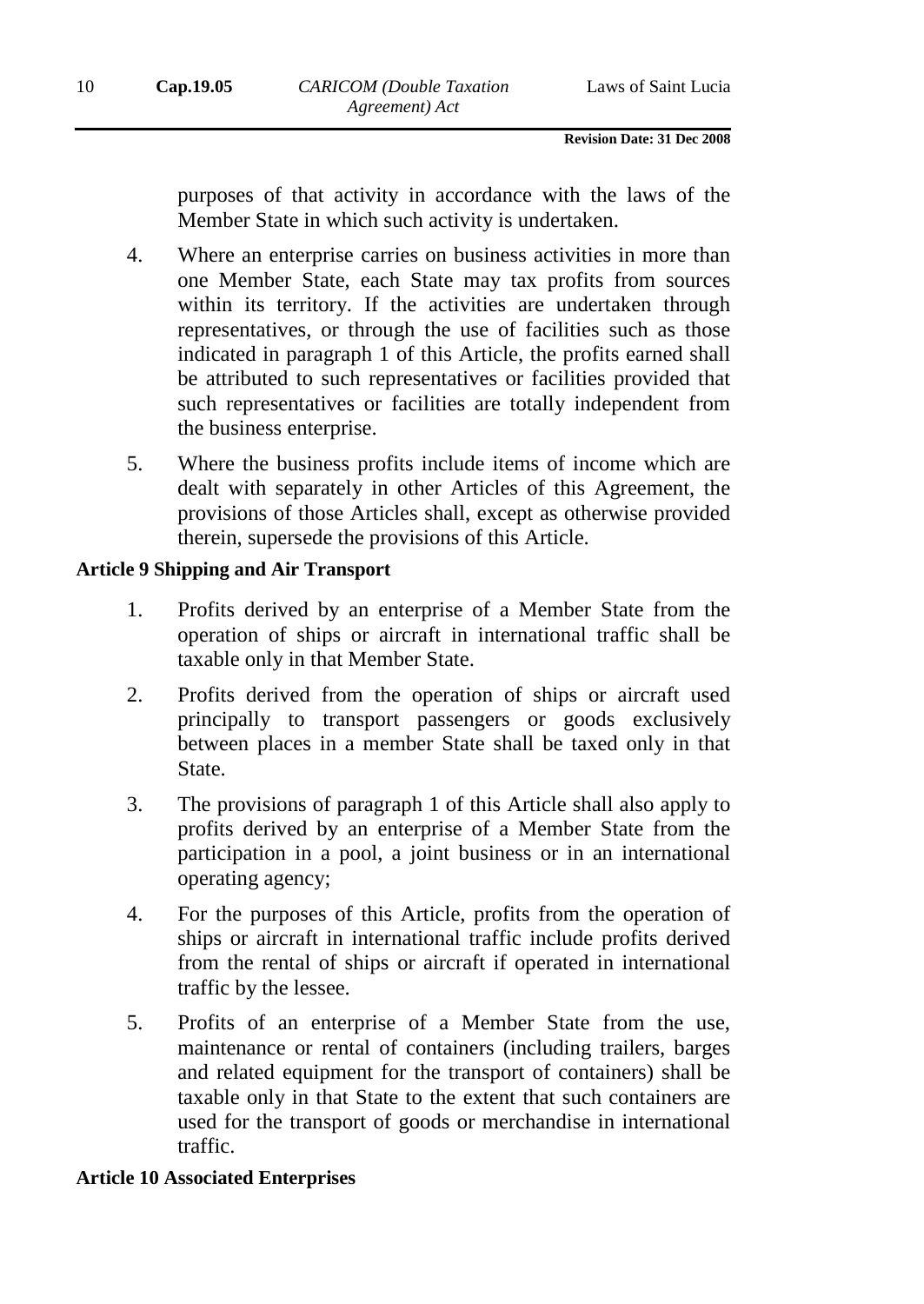Where—

- (a) an enterprise of a Member State participates directly or indirectly in the management, control or capital of an enterprise of another Member State; or
- (b) the same persons participate, directly or indirectly in the management, control or capital of an enterprise of a Member State and an enterprise of another Member State; and in either case conditions are made or imposed between the enterprises in their commercial or financial relations which differ from those which would be made between independent enterprises, then any profits which would but for those conditions have accrued to one of the enterprises, but, by reason of those conditions have not so accrued, may be included in the profits of that enterprise and taxed accordingly.

#### **Article 11 Dividends**

- 1. Dividends paid by a company which is a resident of a Member State to a resident of another Member State shall be taxed only in the first-mentioned State.
- 2. The rate of tax on the gross dividends shall be 0%.
- 3. The provisions of paragraph 1 of this Article shall not affect the taxation of the company in respect of the profits out of which the dividends are paid.
- 4. In this Article, the word "dividends" means income from shares, mining shares, founders' shares or other rights, not being preference shares or debt claims, participating in profits, as well as income from other corporate rights which is subjected to the same taxation treatment as income from shares by the laws of the State of which the company making the distribution is a resident.
- 5. The rate of tax on gross dividends from preference shares shall not exceed the rate specified in Article 12.

#### **Article 12 Interest**

1. Interest arising in a Member State and paid to a resident of another Member State shall be taxed only by the first mentioned State.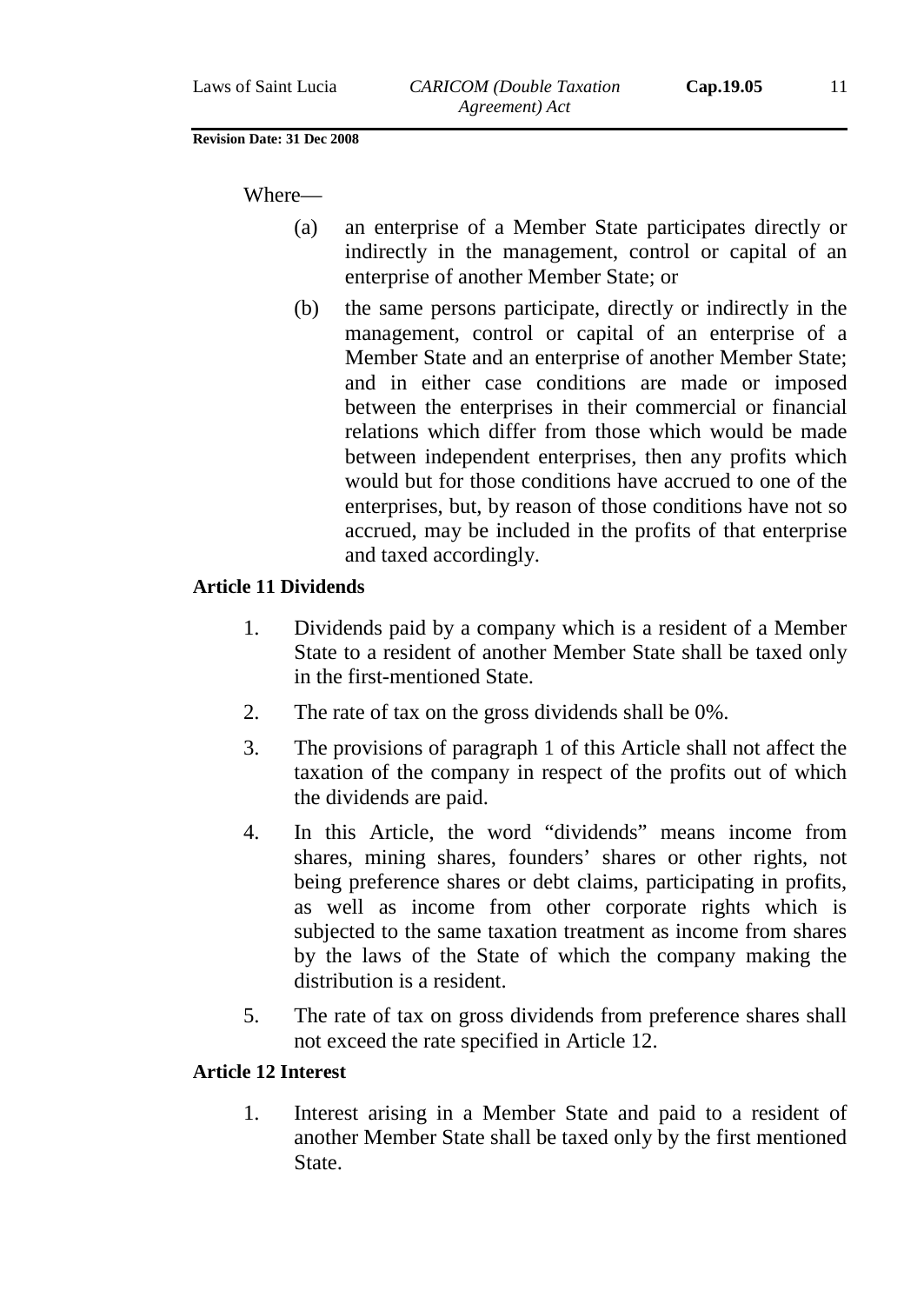- 2. The rate of tax shall not exceed 15% of the gross amount of the interest.
- 3. Notwithstanding the provisions of paragraphs 1 and 2 of this Article, interest derived from sources within a Member State shall be exempt from tax in that Member State if it is beneficially owned by the Government of another Member State, or by an agency or other entity of that Government.
- 4. For the purpose of this Article, interest shall be deemed to arise in the Member State where the payer is that State itself, a political subdivision, a local authority or a resident of that State. However, where the person paying the interest carries on business through an office, branch or agency in a Member State, and such interest is borne by that office, branch or agency, such interest shall be deemed to arise in the Member State in which the office, branch or agency is situated.
- 5. Where, owing to a special relationship between the payer and the recipient of the interest or between both of them and some other person, the amount of the interest paid, having regard to the debt-claim in respect of which it is paid, exceeds the amount which would have been agreed upon by the payer and the recipient in the absence of such relationship, the provisions of this Article shall apply only to the last-mentioned amount. In that case, the excess part of the payment shall remain taxable according to the laws of the Member State in which the interest shall be deemed to arise.
- 6. In this Article, the word "interest" means income from debtclaims of every kind, whether or not secured by mortgage and whether or not carrying a right to participate in the debtor's profits, and in particular, income from government securities and income from bonds or debentures, including premiums and prizes attaching to such securities, bonds or debentures. Penalty charges for late payment shall not be regarded as interest for the purpose of this Article.
- 7. The word "interest" shall not include any item of income which is treated as a distribution by the tax laws of a Member State.

#### **Article 13 Royalties**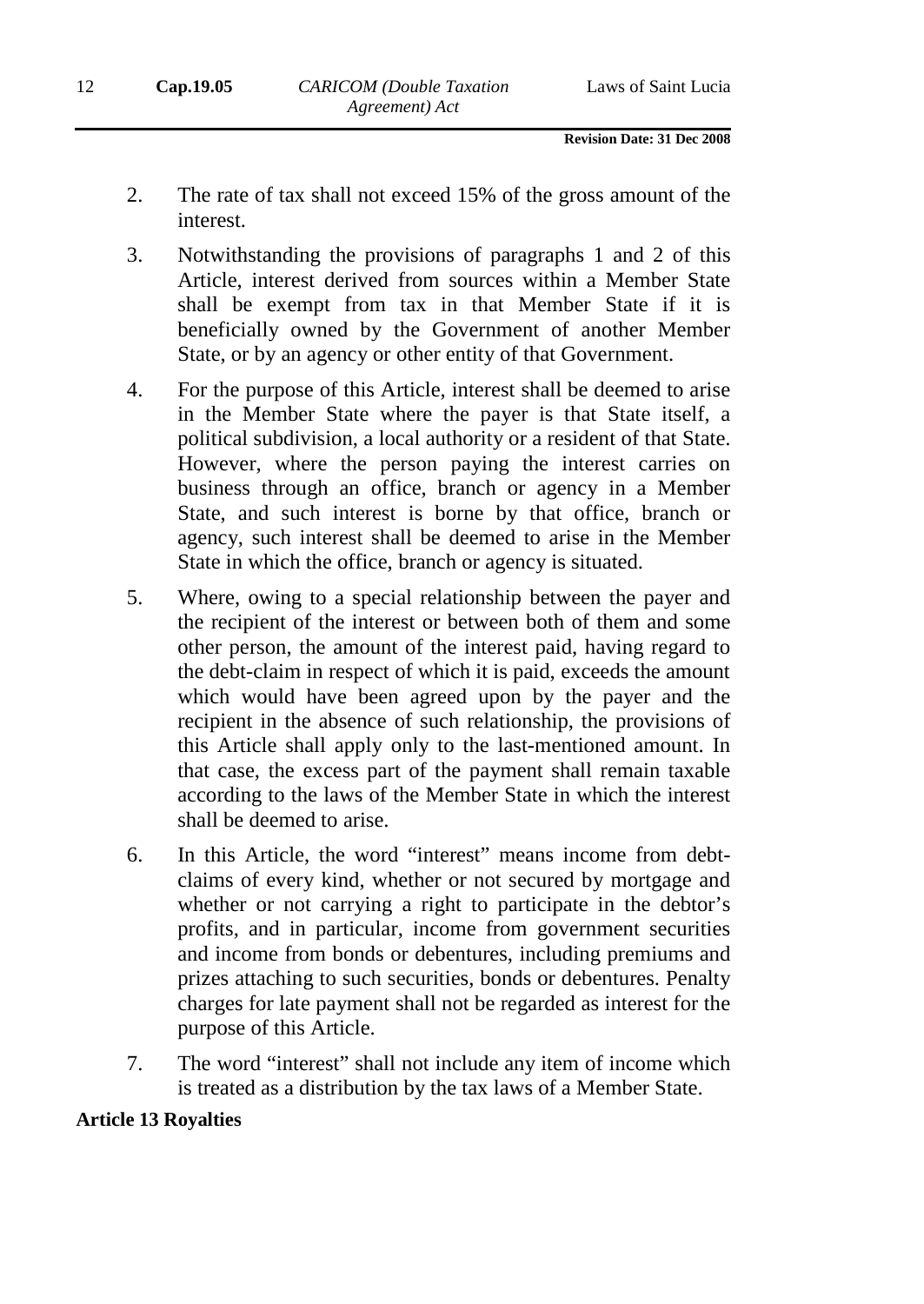- 1. Royalties arising in a Member State and paid to a resident of another Member State shall be taxed only in the first-mentioned State.
- 2. The rate of tax shall not exceed 15% of the gross amount of the royalties.
- 3. In this Article, the word "royalties" means payments of any kind received as consideration for the use of, or the right to use any copyright of literary, artistic or scientific work, including cinematograph films and films or tapes of radio or television broadcasting, any patent, trademark, design or model, plan, secret formula or process or other like property or rights, or for the use of or the right to use industrial, commercial or scientific plant or equipment, or for information concerning industrial commercial or scientific experience; but does not include royalties or other amounts paid in respect of the operations of mines or quarries or in respect of the extraction or removal of natural resources.
- 4. Royalties shall be deemed to arise in a Member State in which the copyright, patent, trade mark, design, model, plan, secret formula, process or non-patented technical knowledge or other similar intangible property is used.
- 5. Where, owing to a special relationship between the payer and the recipient of the royalties or between both of them and some other person, the amount of the royalties paid having regard to the use, right or information for which they are paid, exceeds the amount which would have been agreed upon by the payer and the recipient in the absence of such relationship the provisions of this Article shall apply only to the last-mentioned amount. In that case the excess part of the payment shall remain taxable according to the laws of the Member State in which the royalty is deemed to arise.

## **Article 14 Management Fees**

- 1. Management fees arising in a Member State and paid to a resident of another Member State shall be taxed only in the first mentioned State.
- 2. The rate of tax shall not exceed 15% of the management fees.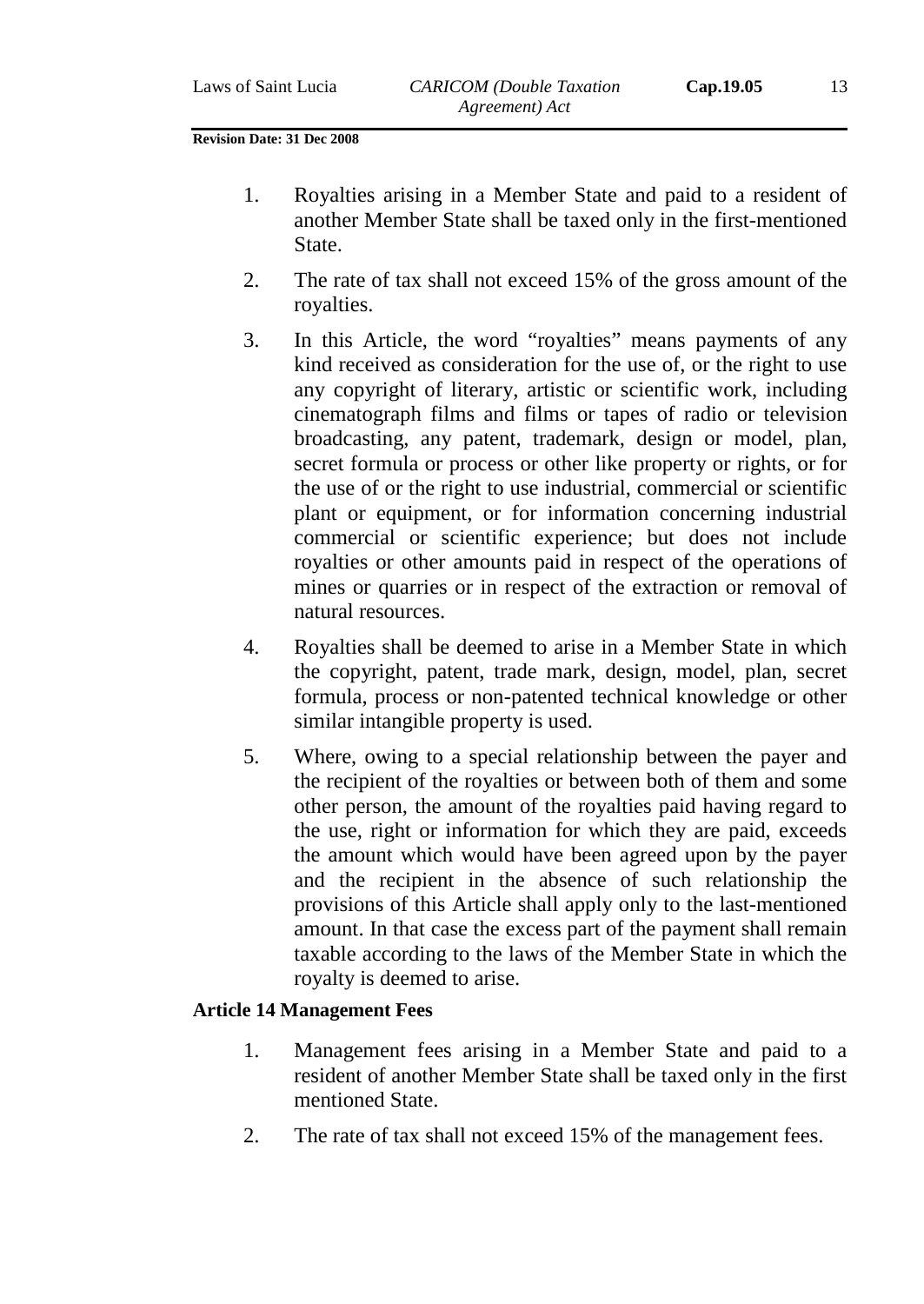- 3. In this Article, the term "management fees" means payments of any kind to any person, for or in respect of the provision of industrial or commercial advice or for management or technical services or similar services or facilities, but does not include payments for professional services mentioned in Article 16.
- 4. Management fees shall be deemed to arise in a member State when the payer is that Member State itself, a local authority or a resident of that Member State.
- 5. Where owing to a special relationship between the payer and the recipient of the management fees or between both of them and some other person, the amount of the management fees paid, having regard to the advice or services for which they are paid, exceeds the amount which would have been agreed upon by the payer and recipient in the absence of such relationship, the provisions of this Article shall apply only to the lastmentioned amount. In that case the excess part of the payment shall remain taxable according to the laws of the Member State in which the management fees arise.

## **Article 15 Dependent Personal Services**

- 1. Subject to the provisions of Articles 17, 19, and 20, salaries, wages and other similar remuneration derived by a resident of a Member State in respect of an employment shall be taxed only in the Member State in which the employment is exercised.
- 2. Notwithstanding the provisions of paragraph 1 of this Article, remuneration derived by a resident of a Member State in respect of an employment exercised in another Member State shall be taxed only in the first-mentioned State if:
	- (a) the recipient is present in the other State for a period or periods not exceeding an aggregate 183 days in the tax year; and
	- (b) the remuneration is paid by, or on behalf of, an employer who is not a resident of the other State; and
	- (c) such remuneration is not deducted in arriving at the profits of a trade, business, profession or vocation which is carried on by the employer in the other Member State.
- 3. Notwithstanding the preceding the provisions of this Article, remuneration derived in respect of an employment exercised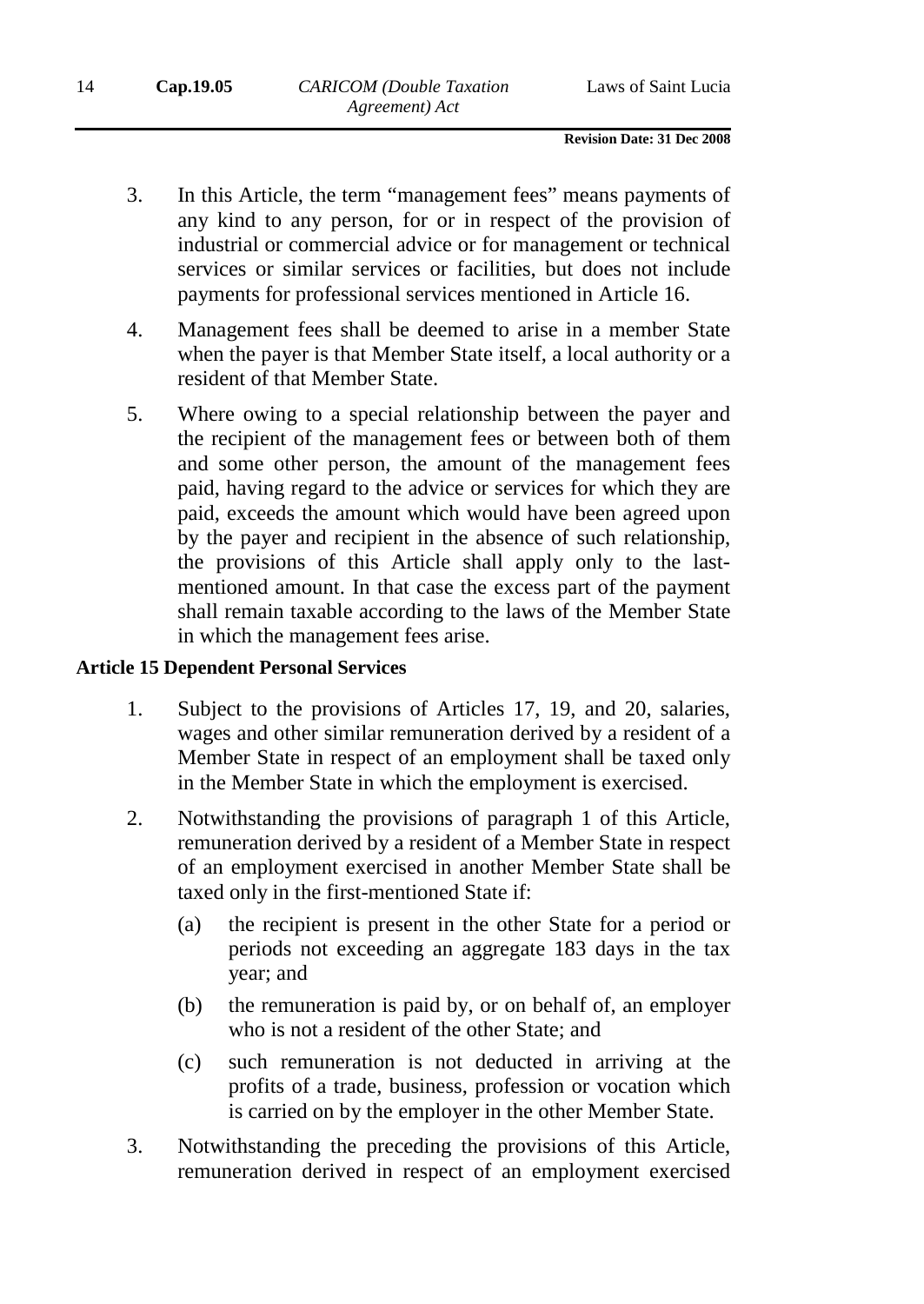aboard a ship or aircraft operating in international traffic shall be taxed only in the Member State in which the person operating the ship or aircraft is a resident.

#### **Article 16 Independent Personal Services**

- 1. Income derived by an individual, who is a resident of a Member State engaged in rendering professional services of an independent character shall be taxable only by the Member State wherein such services are rendered.
- 2. Where a resident of a Member State derives income from another Member State in respect of professional services or other independent activities of a similar character, such person shall be subject to tax in that other Member State but only in respect of such income as is attributable to the services or activities performed in that other Member State. In determining the income attributable to such services or activities there shall be allowed as a deduction such expenses wherever incurred as would be deductible in accordance with the laws of that other Member State.
- 3. In this Article, the term "professional services" includes, but is not restricted to, independent scientific, technical, literary, artistic, educational and teaching activities as well as the independent activities of physicians, lawyers, engineers, architects, dentists and accountants.

#### **Article 17 Directors' Fees**

Directors' fees and similar payments derived by a resident of a Member State in his capacity as a member of the Board of Directors of a Company which is a resident of another Member State shall be taxed only in that Member State of which the payer is a resident.

#### **Article 18 Entertainers and Athletes**

- 1. Notwithstanding anything contained in this Agreement, income derived by entertainers, including theatre, motion picture, radio or television artistes and musicians, and by athletes, from their personal activities as such shall be taxed only in the Member State in which those activities are performed.
- 2. Where income in respect of personal activities of any entertainer or athlete as such accrues not to that entertainer or athlete himself but to another person, that income shall,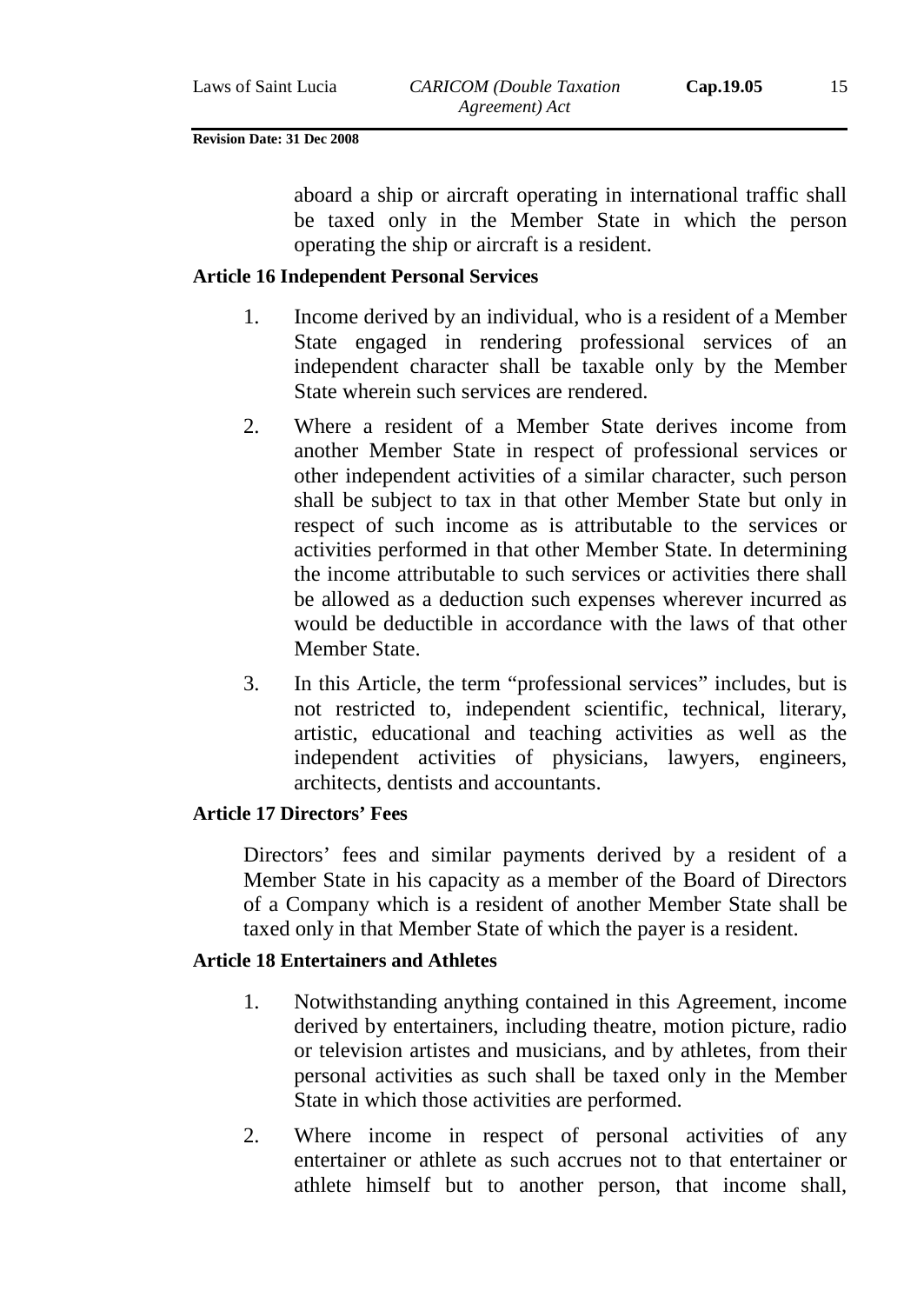notwithstanding anything contained in this Agreement, be taxed only in the Member State in which the activities of the entertainer or athlete are performed.

- 3. The provisions of paragraphs 1 and 2 shall not apply to:
	- (a) income derived from activities performed in a Member State by entertainers or athletes if the visit to that Member State is substantially supported by public funds of the other Member State, including any political subdivision, local authority or statutory body thereof;
	- (b) a non-profit organisation no part of the income of which was payable to, or was otherwise available for the personal benefit of, any proprietor, member or shareholder thereof, or
	- (c) an entertainer or athlete in respect of services provided to an organisation referred to in subparagraph (b).

#### **Article 19 Pensions and Annuities**

- 1. Pensions, annuities, alimony and other periodic payment of a similar character paid by a resident of a Member State to an individual who is a resident of another Member State shall be taxable only by the State from which the payment of such income is liable to be made.
- 2. Any pensions paid by a Member State or local authority or under any Social Security or National Insurance Scheme established under the laws of a Member State shall be taxable only in that Member State.
- 3. In this Article, the word "pensions" means periodic payments made after retirement or death in consideration for services rendered, or by way of compensation for injuries received in connection with past employment.
- 4. In this Article, the word "annuities" means a stated sum paid periodically at stated times during life or during a specified or ascertainable period of time under an obligation to make payments in return for adequate and full consideration in money or money's worth.
- 5. In this Article, the word "alimony" means periodic payments made pursuant to a decree of divorce or of separate maintenance or of separation.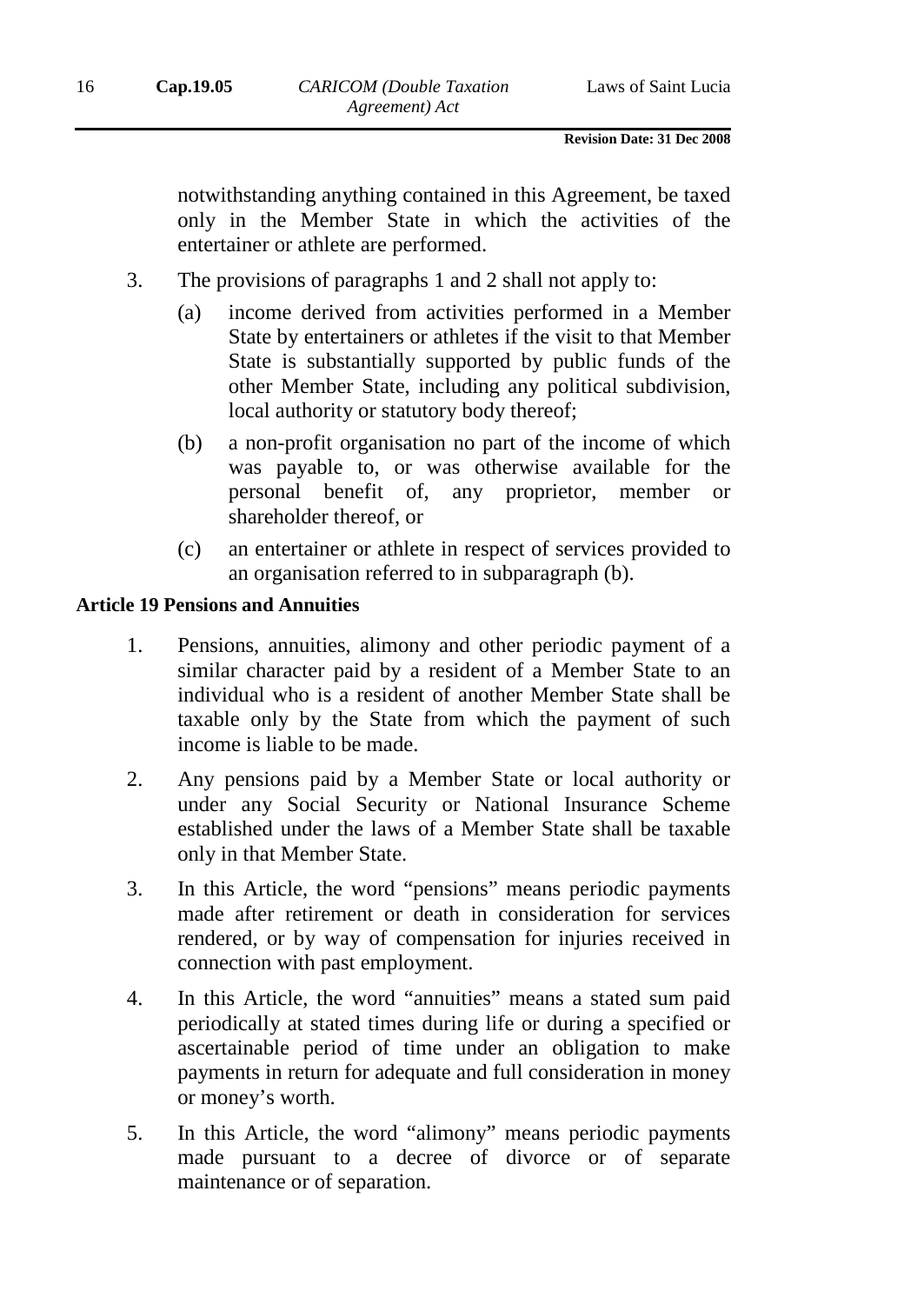#### **Article 20 Government Service**

- 1. (a) Remuneration other than pensions paid by a member State or local authority thereof to any individual in respect of services rendered to that Member State authority shall be taxable only in that Member State.
	- (b) However such remuneration shall be taxable only in another Member State if the services are rendered in that other State and the individual is a resident of that State who—
		- (i) is a national of that State; or
		- (ii) did not become a resident of that State solely for the purpose of rendering the services.
- 2. The provisions of this article shall not apply to payments in respect of services rendered in connection with any trade or business carried on by a Member State or local authority thereof.

#### **Article 21 Students and Trainees**

- 1. An individual who is a resident of a Member State immediately before his visit to another Member State and who is temporarily present in that other Member State for the primary purpose of:
	- (i) studying in that other Member State at a University or other educational institution approved by the appropriate educational authority of that Member State;
	- (ii) securing training required to qualify him to practice a profession or a professional speciality; or
	- (iii) studying or doing research as a recipient of a grant, allowance, or award from a governmental, religious, charitable, scientific, literary or educational organisation, or as a participant in other sponsored programmes, shall not be taxable in respect of;
		- (a) gifts from abroad for the purpose of his maintenance, education, study, research or training;
		- (b) the grant, allowance or award; and
		- (c) remuneration for employment in that other member State provided that the remuneration constitutes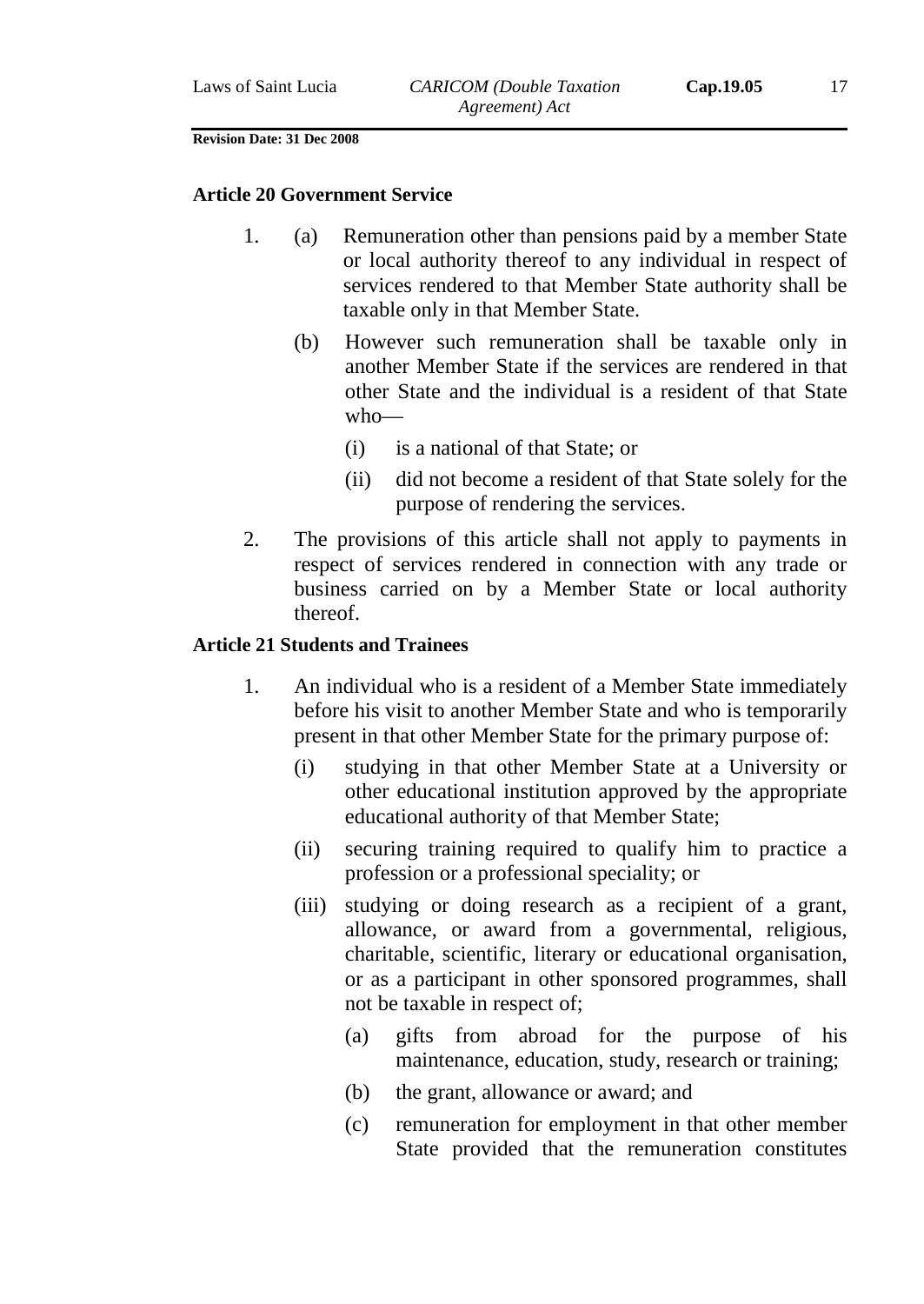earnings reasonably necessary for the maintenance and education of such person.

2. The benefits under paragraph 1 shall only extend for such period of time as may be reasonable or customarily required to effectuate the purpose of the visit.

## GENERAL PROVISIONS

#### **Article 22 Non-discrimination**

- 1. The nationals of a Member State shall not be subjected in any other Member State to any taxation or any requirement connected therewith which is other or more burdensome than the taxation and connected requirements to which the nationals of that other Member State in the same circumstances are or may be subjected.
- 2. The provisions of this Article shall not be construed as obliging a Member State to grant to residents of another Member State those personal allowances, credits and reliefs for tax purposes which are by law available only to residents of the firstmentioned Member State.
- 3. In this Article the term "taxation" means taxes which are the subject of this Agreement.

## **Article 23 Consultation**

- 1. Where a person who is a resident of a Member State considers that the actions of one or more of the Member States result or will result in taxation not in accordance with this Agreement, such persons may, notwithstanding the remedies provided by the laws of those States, present a case to the competent authority of the Member State of which he is a resident.
- 2. The competent authority shall endeavour, if the objection appears to it to be justified and if it is not itself able to arrive at an appropriate solution, to resolve that case by agreement with the competent authority of the other Member State, with a view to the avoidance of taxation not in accordance with this Agreement.
- 3. The competent authorities of the Member States shall endeavour to resolve by agreement any difficulties or doubts arising as to the interpretation or application of this Agreement.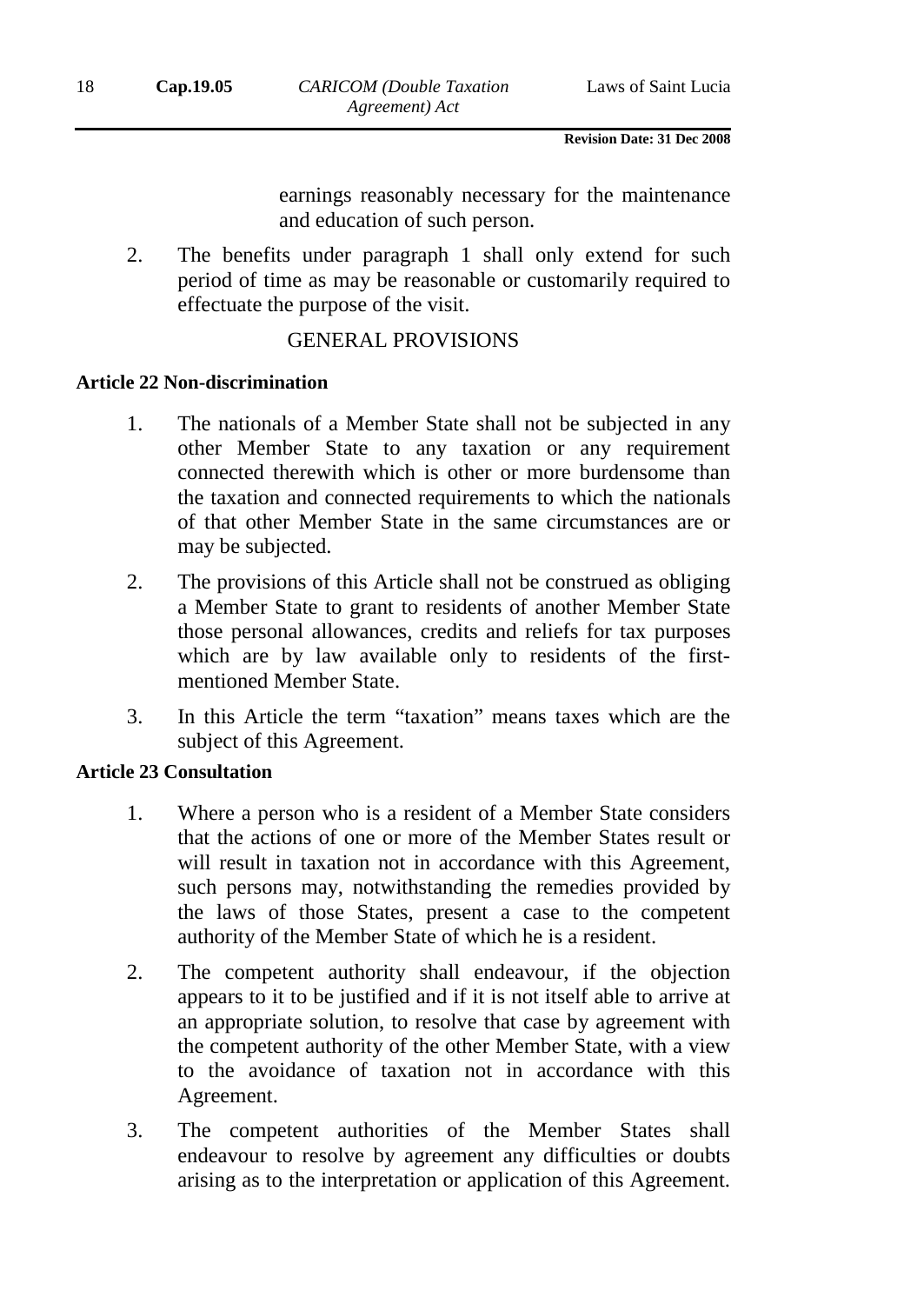They may also consult together for the elimination of double taxation in cases not provided for in this Agreement.

4. The competent authorities of the Member States may communicate directly with each other for the purpose of reaching an agreement in accordance with the provisions of the preceding paragraphs.

#### **Article 24 Exchange of Information**

- 1. The competent authorities of the Member States shall exchange such information as is necessary for the carrying out of this Agreement and of the domestic laws of the Member States concerning taxes covered by this Agreement in so far as the taxation thereunder is in accordance with this Agreement. Any information so exchanged shall be treated as secret and shall only be disclosed to persons or authorities including Courts and other administrative bodies concerned with the assessment or collection of the taxes which are the subject of this Agreement. Such persons or authorities shall use the information only for such purposes and may disclose the information in public court proceedings or judicial decisions.
- 2. In no case shall the provisions of paragraph 1 be construed so as to impose on one of the Member States the obligation:
	- (a) to carry out administrative measures at variance with the laws or the administrative practice of that or/of the other Member States;
	- (b) to supply particulars which are not obtainable under the laws or in the normal course of the administration of that or of the other Member States;
	- (c) to supply information which would disclose any trade, business, industrial, commercial or professional secret or trade process the disclosure of which would be contrary to public policy.

#### **Article 25 Diplomats and Consular Officials**

Nothing in this Agreement shall affect the fiscal privileges of members of diplomatic missions or consular posts under the general rules of international law or under the provisions of special agreements.

#### **Article 26 Signature**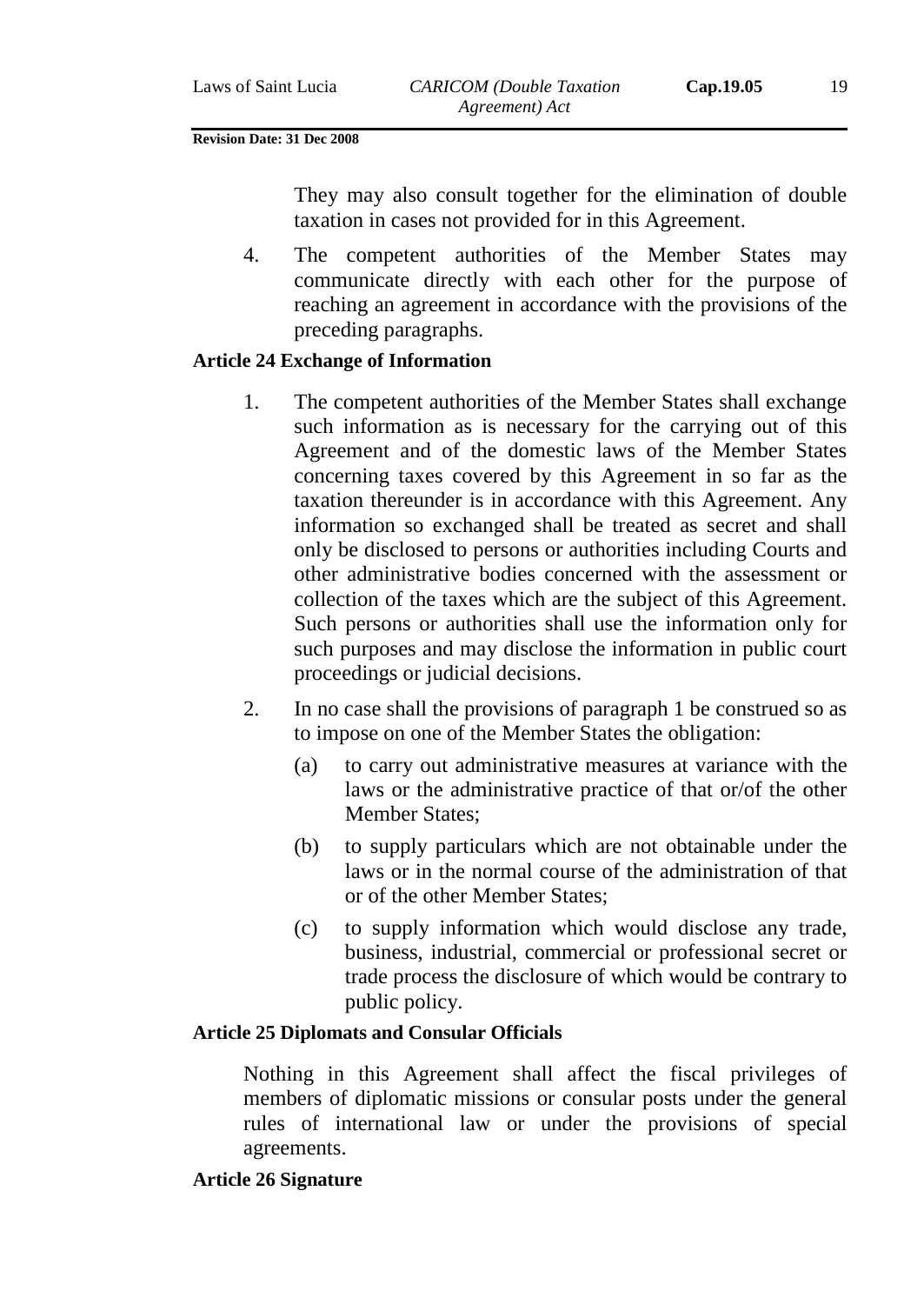This Agreement shall be open for signature by any Member State.

## **Article 27 Ratification**

This Agreement and any amendments thereto shall be subject to ratification by the Member States in accordance with their respective constitutional procedures. Instruments of ratification shall be deposited with the Caribbean Community Secretariat which shall transmit certified copies to the Government of each Member State.

## **Article 28 Entry into force**

- 1. This Agreement shall enter into force on the deposit of the second instrument of ratification in accordance with Article 27 and shall thereupon take effect—
	- (a) in respect of taxes withheld at the source, on amounts paid or credited to a person, on the first day of the calendar month next following the month of deposit of the second instrument of ratification;
	- (b) in respect of other taxes, for the taxable years beginning on or after the first day of January next following the deposit of the second instrument of ratification.
- 2. Where a State ratifies this Agreement after it has entered into force, the Agreement shall take effect in relation to that State—
	- (a) in respect of the taxes mentioned in paragraph 1(a), on the first day of the calendar month next following the deposit of its instrument of ratification;
	- (b) in respect of other taxes, for the taxable years beginning on or after the first day of January next following the deposit of its instrument of ratification.

## **Article 29 Accession**

1. A Member State of the Caribbean Community which is not listed in Schedule II to this Agreement may accede to this Agreement by depositing with the Caribbean Community Secretariat an instrument of accession which shall also specify the taxes to which this Agreement shall apply in respect of that Member State and references in this Agreement to a Member State shall, unless the context otherwise requires, include such an acceding Member State.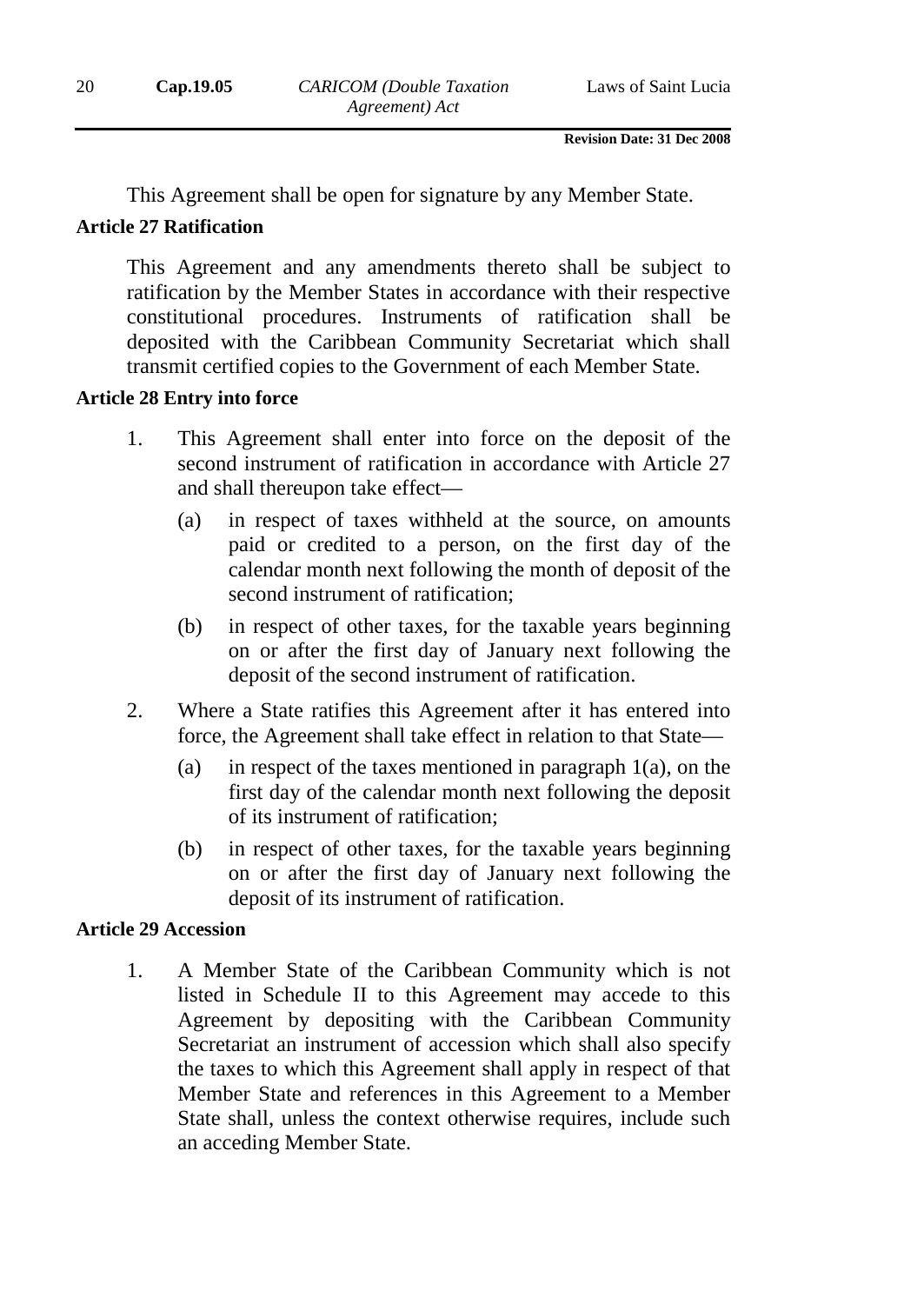2. The Caribbean Community shall transmit a certified copy of the instrument of accession to the Government of each Member State which is a party to this Agreement.

#### **Article 30 Termination**

- 1. This Agreement shall remain in force indefinitely, but a Member State which is a party to this Agreement may on or before 30 June in any calendar year beginning after the expiration of a period of three years from the date of its entry into force, give to the other Member States, through diplomatic channels, written notice of termination.
- 2. In such event this Agreement shall cease to have effect in relation to that Member State—
	- (a) in respect of taxes withheld at source on amounts paid or credited to a person, from the first day of January next following the year in which the notice of termination is given;
	- (b) in respect of other taxes, for the taxable years commencing on or after the first day of January next following the year in which the notice of termination is given.

# IN WITNESS WHEREOF **the undersigned, duly authorised thereto, have signed the present Agreement.**

Signed by Lester Bird this  $6<sup>th</sup>$  day of July 1994 at Sherbourne Conference Centre, St. Michael, Barbados, for the Government of Antigua and Barbuda

Signed by Manuel Esquivel this  $6<sup>th</sup>$  day of July 1994 at Sherbourne Conference Centre, St. Michael, Barbados, for the Government of Belize

Signed by ...... this ...... day of ...... at ......, for the Government of Dominica

Signed by George Brizan this  $6<sup>th</sup>$  day of July 1994 at Sherbourne Conference Centre, St. Michael, Barbados, for the Government of Grenada

Signed by ...... this ...... day of ...... at ......, for the Government of Guyana

Signed by ...... this  $6<sup>th</sup>$  day of July 1994 at Sherbourne Conference Centre, St. Michael, Barbados, for the Government of Jamaica

Signed by ...... this ...... day of ...... at ...... for the Government of Montserrat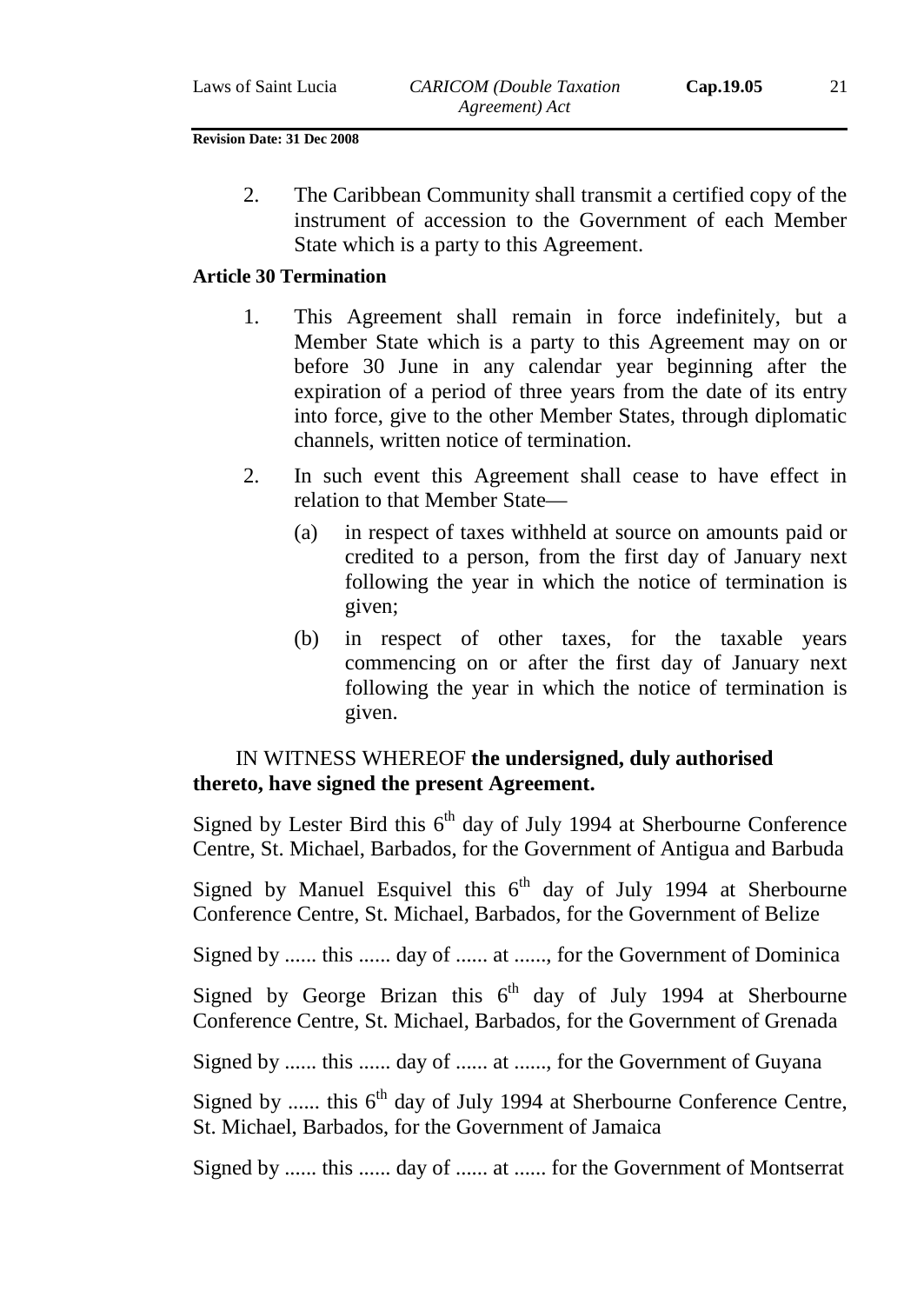Signed by Kennedy Simmonds this  $6<sup>th</sup>$  day of July 1994 at Sherbourne Conference Centre, St. Michael, Barbados, for the Government of St. Kitts and Nevis

Signed by John Compton this  $6<sup>th</sup>$  day of July 1994 at Sherbourne Conference Centre, St. Michael, Barbados, for the Government of Saint Lucia

Signed by James Mitchell this  $6<sup>th</sup>$  day of July 1994 at Sherbourne Conference Centre, St. Michael, Barbados, for the Government of St. Vincent and the Grenadines

Signed by ...... this  $6<sup>th</sup>$  day of July 1994 at Sherbourne Conference Centre, St. Michael, Barbados, for the Government of Trinidad and Tobago

# SCHEDULE I TAXES COVERED

The Taxes which are the subject of this Agreement are:

- (a) in Antigua and Barbuda
	- (i) Income Tax
	- (ii) Business Tax
- (b) in Belize Income Tax
- (c) in Dominica Income Tax
- (d) in Grenada Income Tax
- (e) in Guyana
	- (i) Income Tax
	- (ii) Corporation Tax
	- (iii) Capital Gains Tax
- (f) in Jamaica
	- (i) Income Tax
	- (ii) Transfer Tax in relation to Capital Gains
- (g) in Montserrat Income Tax